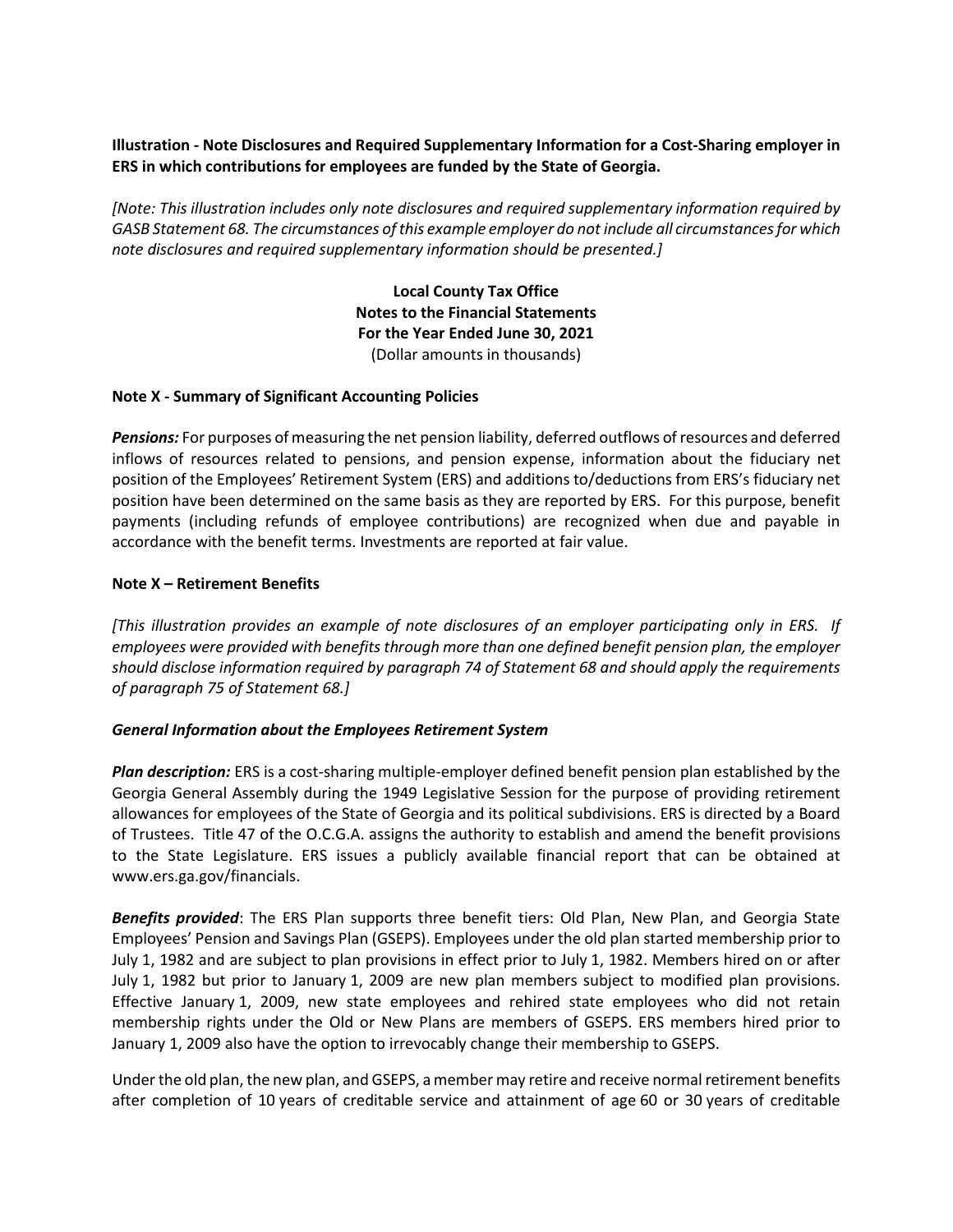service regardless of age. Additionally, there are some provisions allowing for early retirement after 25 years of creditable service for members under age 60.

Retirement benefits paid to members are based upon the monthly average of the member's highest 24 consecutive calendar months, multiplied by the number of years of creditable service, multiplied by the applicable benefit factor. Annually, postretirement cost-of-living adjustments may also be made to members' benefits, provided the members were hired prior to July 1, 2009. The normal retirement pension is payable monthly for life; however, options are available for distribution of the member's monthly pension, at reduced rates, to a designated beneficiary upon the member's death. Death and disability benefits are also available through the ERS plan.

*Contributions*: Pursuant to O.C.G.A. 47-2-292(a) the Department of Revenue receives an annual appropriation from the Georgia General Assembly to be used to fund the employer contributions for local county tax commissioners and employees. Pursuant to O.C.G.A. 47-2-290(a) the Council of State Courts (CSC) and the Prosecuting Attorneys' Council (PAC) receive annual appropriations from the Georgia General Assembly for employer contributions of local employees in State Courts in Bibb, Chatham and DeKalb counties.

### *Pension Liabilities and Pension Expense*

At June 30, 2021, the Office did not have a liability for a proportionate share of the net pension liability because of the related State of Georgia support. The amount of the State's proportionate share of net pension liability associated with the Office is as follows:

State of Georgia's proportionate share of the Net Pension Liability associated with the Office  $\frac{1}{2}$  XX,XXX

For the year ended June 30, 2021, the Office recognized pension expense of \$X,XXX and revenue of \$X,XXX for support provided by the State of Georgia.

*Actuarial assumptions:* The total pension liability as of June 30, 2020 was determined by an actuarial valuation as of June 30, 2019 using the following actuarial assumptions, applied to all periods included in the measurement:

| Inflation                 | 2.75%                                          |
|---------------------------|------------------------------------------------|
| Salary increases          | $3.25 - 7.00\%$ , including inflation          |
| Investment rate of return | 7.30%, net of pension plan investment expense, |
|                           | including inflation                            |

Postretirement mortality rates were based on the RP-2000 Combined Mortality Table with future mortality improvement projected to 2025 with the Society of Actuaries' projection scale BB and set forward 2 years for both males and females for service retirements and dependent beneficiaries. The RP-2000 Disabled Mortality Table with future mortality improvement projected to 2025 with Society of Actuaries' projection scale BB and set back 7 years for males and set forward 3 years for females was used for death after disability retirement. There is a margin for future mortality improvement in the tables used by the System. Based on the results of the most recent experience study adopted by the Board on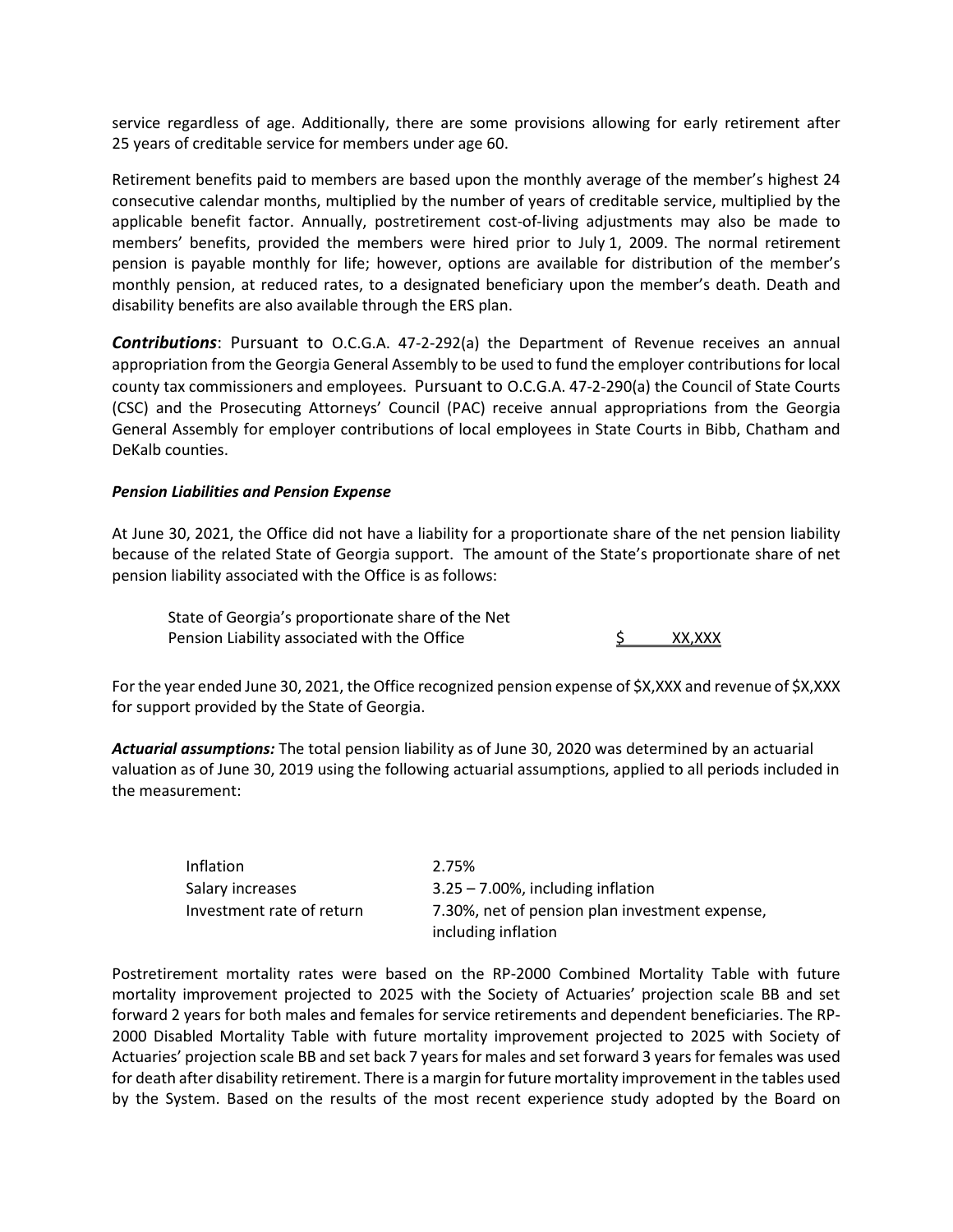December 17, 2015, the number of expected future deaths are 9-12% less than the actual number of deaths that occurred during the study period for service retirements and beneficiaries and for disability retirements. Rates of mortality in active service were based on the RP-2000 Employee Mortality Table projected to 2025 with projection scale BB.

The actuarial assumptions used in the June 30, 2019 valuation were based on the results of an actuarial experience study for the period July 1, 2009 – June 30, 2014 with the exception of the assumed investment rate of return and the assumed rate of inflation.

The long-term expected rate of return on pension plan investments was determined using a log-normal distribution analysis in which best-estimate ranges of expected future real rates of return (expected nominal returns, net of pension plan investment expense and the assumed rate of inflation) are developed for each major asset class. These ranges are combined to produce the long-term expected rate of return by weighting the expected future real rates of return by the target asset allocation percentage and by adding expected inflation. The target allocation and estimates of arithmetic real rates of return for each major asset class are summarized in the following table:

| Asset class                             | <b>Target</b><br>allocation | Long-term<br>expected real<br>rate of return* |
|-----------------------------------------|-----------------------------|-----------------------------------------------|
| Fixed income                            | 30.00%                      | $(0.10)$ %                                    |
| Domestic large equities                 | 46.20                       | 8.90                                          |
| Domestic small equities                 | 1.30                        | 13.20                                         |
| International developed market equities | 12.40                       | 8.90                                          |
| International emerging market equities  | 5.10                        | 10.90                                         |
| Alternatives                            | 5.00                        | 12.00                                         |
| Total                                   | 100.00%                     |                                               |

### \* Rates shown are net of inflation

*Discount rate:* The discount rate used to measure the total pension liability was 7.30%. The projection of cash flows used to determine the discount rate assumed that plan member contributions will be made at the current contribution rate and that employer and State of Georgia contributions will be made at rates equal to the difference between actuarially determined contribution rates and the member rate. Based on those assumptions, the pension plan's fiduciary net position was projected to be available to make all projected future benefit payments of current plan members. Therefore, the long-term expected rate of return on pension plan investments was applied to all periods of projected benefit payments to determine the total pension liability.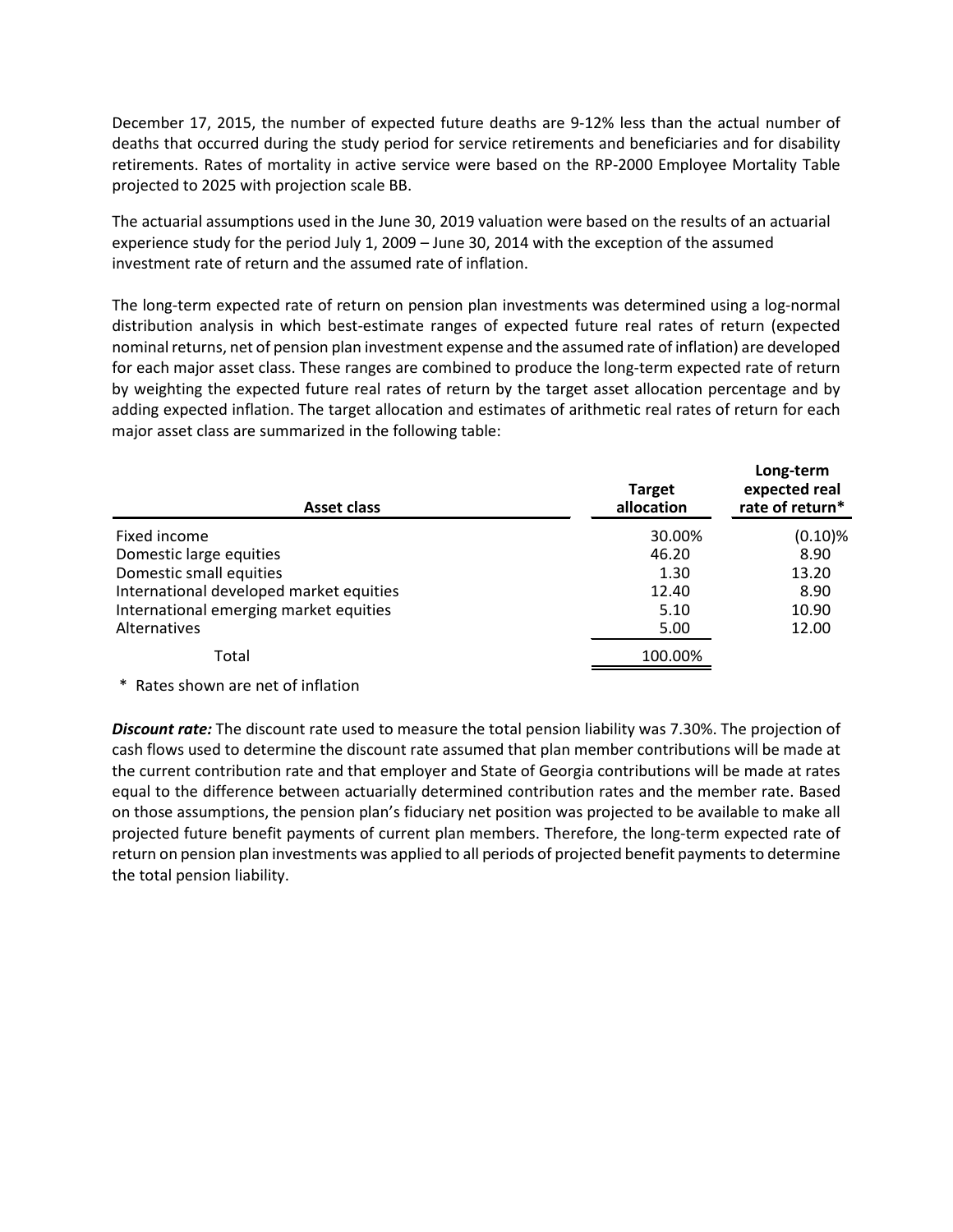Local County Tax Office<br>Required Supplementary Information<br>Schedule of Proportionate Share of the Net Pension Liability<br>For the Year Ended June 30<br>For the Year Ended June 30<br>(Dollar amounts in thousands) **Schedule of Proportionate Share of the Net Pension Liability Required Supplementary Information Employees' Retirement System** (Dollar amounts in thousands) **For the Year Ended June 30 Local County Tax Office**

|                                                                                                         | 2021   | 2020   | 2019    | 2018    | 2017    | 2016   | 2015   |
|---------------------------------------------------------------------------------------------------------|--------|--------|---------|---------|---------|--------|--------|
| Tax Office's proportion of the net pension liability                                                    | X.XXX% | X.XXX% | K.XXX%  | X.XXX%  | X.XXX%  | X.XXX% | X.XXX% |
| Tax Office's proportionate share of the net pension<br>liability                                        | XX,XXX | xxx,xx | xxx,xxx | XX, XXX | XX, XXX | xxx,xx | xxx,xx |
| Tax Office's covered payroll                                                                            | XX,XXX | xxx,xx | xxx,xxx | xxx,xxx | XX, XXX | XX,XXX | XX,XXX |
| Tax Office's proportionate share of the net pension<br>liability as a percentage of its covered payroll | X.XX%  | X.XX%  | X.XX%   | X.XX%   | X.XX%   | X.XX%  | X.XX%  |
| Nilipi<br>Plan fiduciary net position as a percentage of the total pension lia                          | 76.21% | 76.74% | 76.68%  | 76.33%  | 72.34%  | 76.20% | 77.99% |

Note: Schedule is intended to show information for the last 10 fiscal years. Additional years will be displayed as they become available. *Note: Schedule is intended to show information for the last 10 fiscal years. Additional years will be displayed as they become available.*